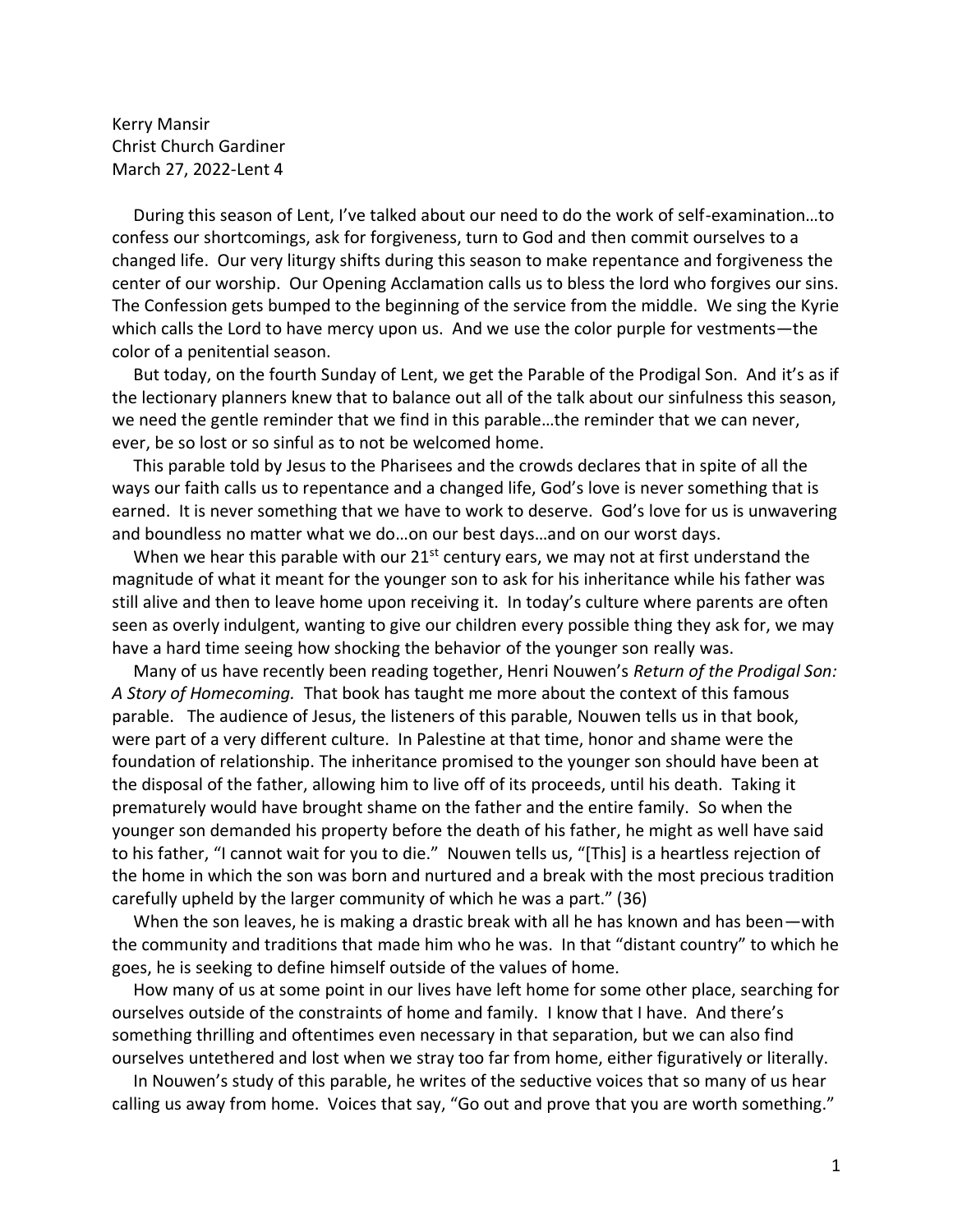(40). He tells of Jesus at his baptism hearing the Father call him "Beloved" and then immediately being driven into the wilderness where he was tempted to prove his worth. The seductive voice of Satan promised him success, popularity and power if he would reject God and his place with God. (40).

 Where and when have we heard those voices suggesting that our love and worth are dependent on something outside of ourselves and outside of home. That we have to work to gain acceptance and prove our value.

 Nouwen suggests that in this parable, "[Leaving home] is a denial of the spiritual reality that I belong to God with every part of my being, that God holds me safe in an eternal embrace, and that I am indeed carved in the palms of God's hands and hidden in their shadows…Leaving home is living as though I do not yet have a home and must look far and wide to find one."(37)

 When the prodigal son returns home, not having found his worth or value or acceptance in that distant land, he has no hope for his father's forgiveness. He returns assuming that he will be rejected as a son but may find a place as a hired hand.

 But this parable makes clear to us that the figure of the father, representing as our opening hymn tells it, "the wideness in God's mercy and the kindness in his justice," receives the Son with open arms—with an embrace of love and welcome.

 Upon returning home, the younger son discovers that home is the center of his being where he can hear the voice that says, "You are my beloved, on you my favor rests." (37). There is no shame, only love and joy at the reunion.

 But we cannot hear this parable without also considering the elder son. The richness of this parable is that it allows us to find ourselves in each of the characters. Not only does it give us the story of the younger son and reassure us that we are welcome home when we stray. It also tells of the elder son, and we can see that he, too, is searching for home, seeking the reassurance of his belovedness and his Father's favor.

 How many of us can identify with the attitude and behavior of the elder son…as much, if not more, than with the younger son? I have certainly felt before that feeling of judgement and that tug of resentment when I have worked hard to do everything right, to follow the rules, and then I see someone who has rejected the righteous way and made a mockery of following the rules seem to be rewarded with no consequences at all for their actions.

 The elder son in this parable is surely meant to represent the Pharisees in the crowd watching Jesus closely and chastising him for eating with sinners, welcoming the outcast, and breaking the rules of the sabbath by healing the sick. How many of us can identify with the elder son and the Pharisees? We like the rules. We want to be rewarded for following them, and we want others to be punished for not.

 In a way, the elder son is just as lost as the younger. And we are lost as well when we insist that God's love be qualified by who deserves it and who does not. In order to actually arrive home, to surrender to God's love, we must "let go of all comparison, all rivalry and all competition."(81). Nouwen tells us that "this requires a leap of faith because [we] have little experience of non-comparing love and do not know the healing power of such a love." (81)

 But it is exactly that non-comparing kind of love, that love that brings with it such healing, that God calls us to and wants us to feel. There is always welcome for us to return home, whatever the reasons for our being lost. God, as represented by the Father in this parable, ran to the son who had physically been lost to him, clasped him in his arms, and kissed him. To the